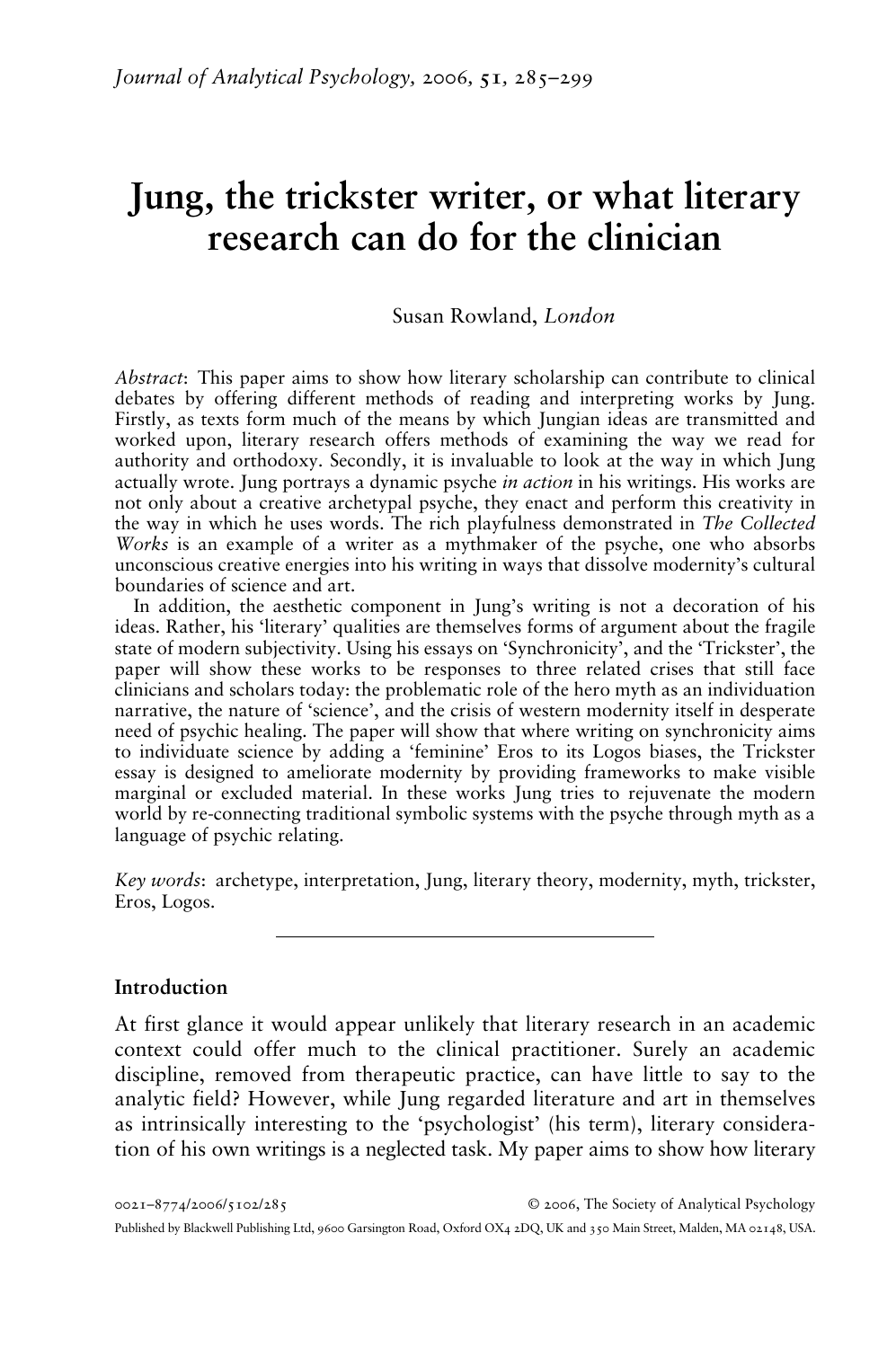scholarship can make a contribution to clinical debates by offering different methods of reading and interpreting works by Jung.

This has two valuable potential starting points. In the first place, texts form a great deal (not all) of the means by which Jungian ideas are transmitted and worked upon. Literary research offers methods of scrutinizing the way we read for authority and orthodoxy. Secondly, and more powerfully Jungian, is the way in which he actually wrote; Jung portrays a dynamic psyche *in action* in his writings. His works are not only about a creative archetypal psyche; they enact and perform this creativity in the way in which he used words. The rich playfulness demonstrated in *The Collected Works* is an example of a writer as a mythmaker of the psyche, one who absorbs unconscious creative energies into his writing in ways that dissolve modernity's cultural boundaries of science and art.

Crucially, the aesthetic component in Jung's writing is not a decorative adornment to his ideas. Rather, his 'literary' qualities are themselves modes of argument about the perilous state of modern subjectivity. Using his essays on 'Synchronicity', and the 'Trickster', my paper will show these works to be responses to three related crises that still face clinicians and scholars today: the problematic role of the hero myth as an individuation narrative, the nature of 'science' in rational modernity, and the crisis of western modernity itself in desperate need of psychic healing.

Where writing on synchronicity aims to individuate science by adding a 'feminine' Eros to its Logos biases, the Trickster essay is designed to ameliorate modernity by providing frameworks to make visible marginal or excluded material. In these works, Jung tries to rejuvenate the modern world by re-connecting traditional symbolic systems with the psyche through myth as a language of psychic relating.

Such a methodology has the merit of working with material inside the frame of modernity, of looking at the 'other' within culture in ways that is made explicitly ethical. It resists appropriating the cultural resources of another. Moreover, it seeks to mobilize what Jung believed to be integral to psychic functioning, the historical residue found in archetypal symbolism that connects unconscious powers to cultural forms. By historical residue I mean the way in which archetypes link actual symbolism to psychic functioning through time and space. On the one hand the collective culture influences the specific form of archetypal images. On the other the collective unconscious provides a dynamic creative input linking culture to time, making time itself psychic.

So therefore, although 'Trickster' shows a tendency to gender polarization, which I will examine, it demonstrates an accretion of meaning through a dialogue between inner content or image, and the outer frame of history, other culture, or myth. Such texts are explicitly ethical. They describe culture as an intrinsically ethical mode of relating, and moreover, they are an ethical performance in their own strategies for representation and meaning. When Jung writes in 'Trickster' of a soldier who is unable to question orders from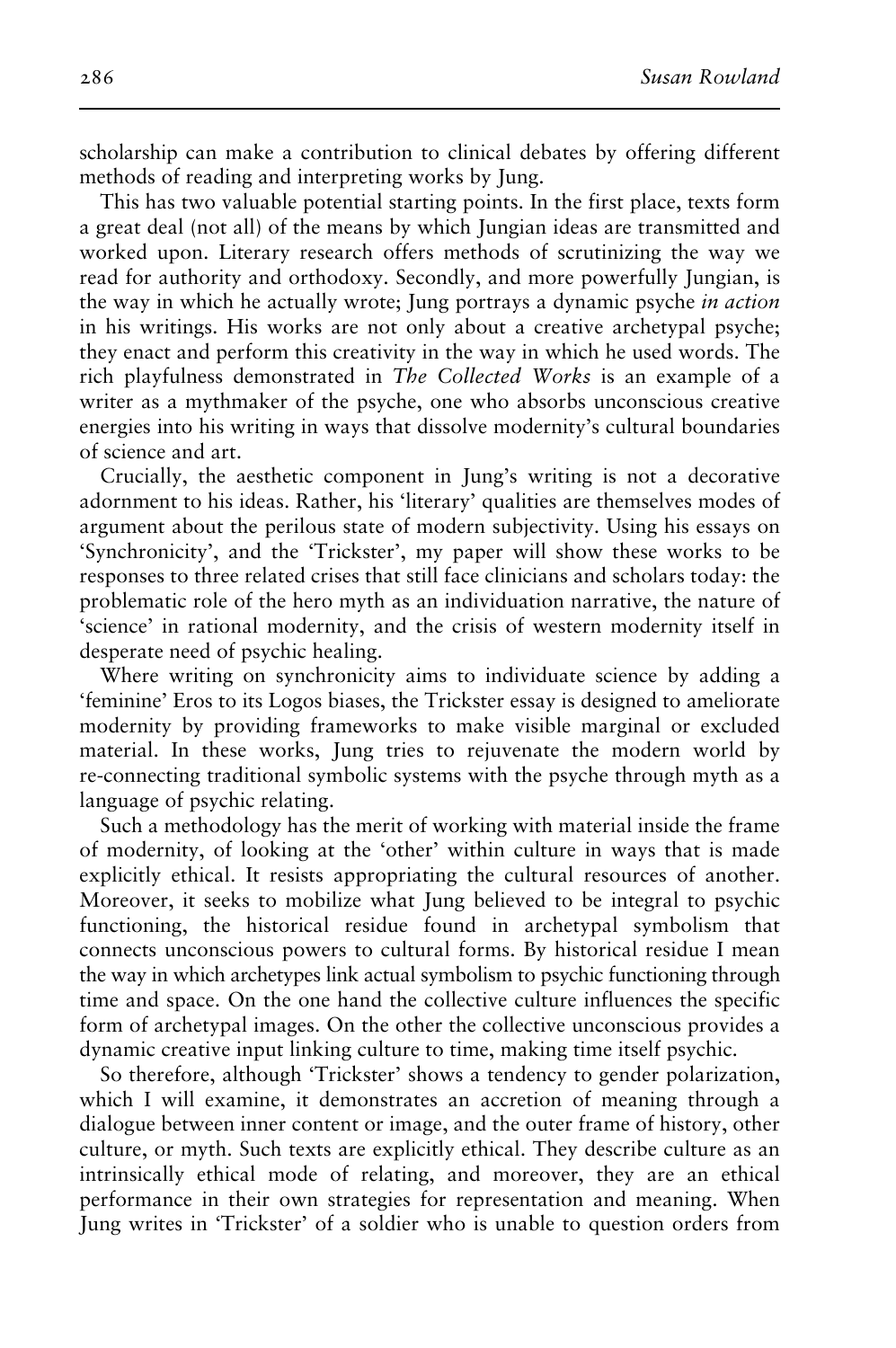above, he is a writer for our own age. The soldier, as I shall show, has no means to connect his inner being to his social role; what Jung signifies by 'trickster' is lacking. Jung's writings such as 'Trickster' demonstrate a further stage in culture making: how archetypal images become meaningful in relation to their contexts; how they become texts. As a trickster writer, Jung can bring multiple points of view and forms of (un)consciousness to the surface of his text in an ethical weaving of meaning-in-relationship.

The aesthetic qualities of the way Jung wrote embody his argument that meaning is a function of a relation to the other (as unconsciousness, or by transference to another person etc.). For Jung offers a writing of multiple pathways and many voices. Respecting the *plurality* of possibilities for meaning in his work is to read aesthetically, to treat it more like a novel with characters embodying different, not necessarily compatible points of view, or as poetry with haunting figures of the human and non-human. It is this decentring of single, authorized interpretations that is Jung's most profound challenge to a modern culture that has promoted rationality as a journey towards a single coherent truth, or truth as single and coherent. Such imaginative writing amounts to re-writing the script of modernity. Literary research enables the modern reader to find such a Jung in our own (multiple) relationships to his written word.

## **Who is speaking?**

The anima has an erotic, emotional character, the animus a rationalizing one. Hence most of what men say about feminine eroticism, and particularly about the emotional life of women, is derived from their own anima projections and distorted accordingly. On the other hand, the astonishing assumptions and fantasies that women make about men come from the activity of the animus, who produces an inexhaustible supply of illogical arguments and false explanations.

(Jung 1925, para. 338)

I want to start by looking at this small quotation taken entirely out of context from 'Marriage as a psychological relationship' (ibid.). In these three sentences, connected in meaning, are at least three types of writing. We open with a dialectical expression expressed in a divided sentence: the anima, erotic and emotional, the animus, rationalizing. The second sentence shifts from neutral conceptual language to an embedded point of view: it speaks *from* the position of 'men' in their liability to project and distort. Not only the content of the sentence, but the perspective is shifting to 'men'. The third sentence usually makes people laugh when read aloud after the preceding two. Why is this?

Compared to the previous sentences, the third one on 'astonishing assumptions', is verbose, overblown, rambling and uncontrolled. There is indeed something 'inexhaustible' about its sentiments. Who is speaking? How does this utterance, this vehicle of psychic energy, relate to the former revelation of the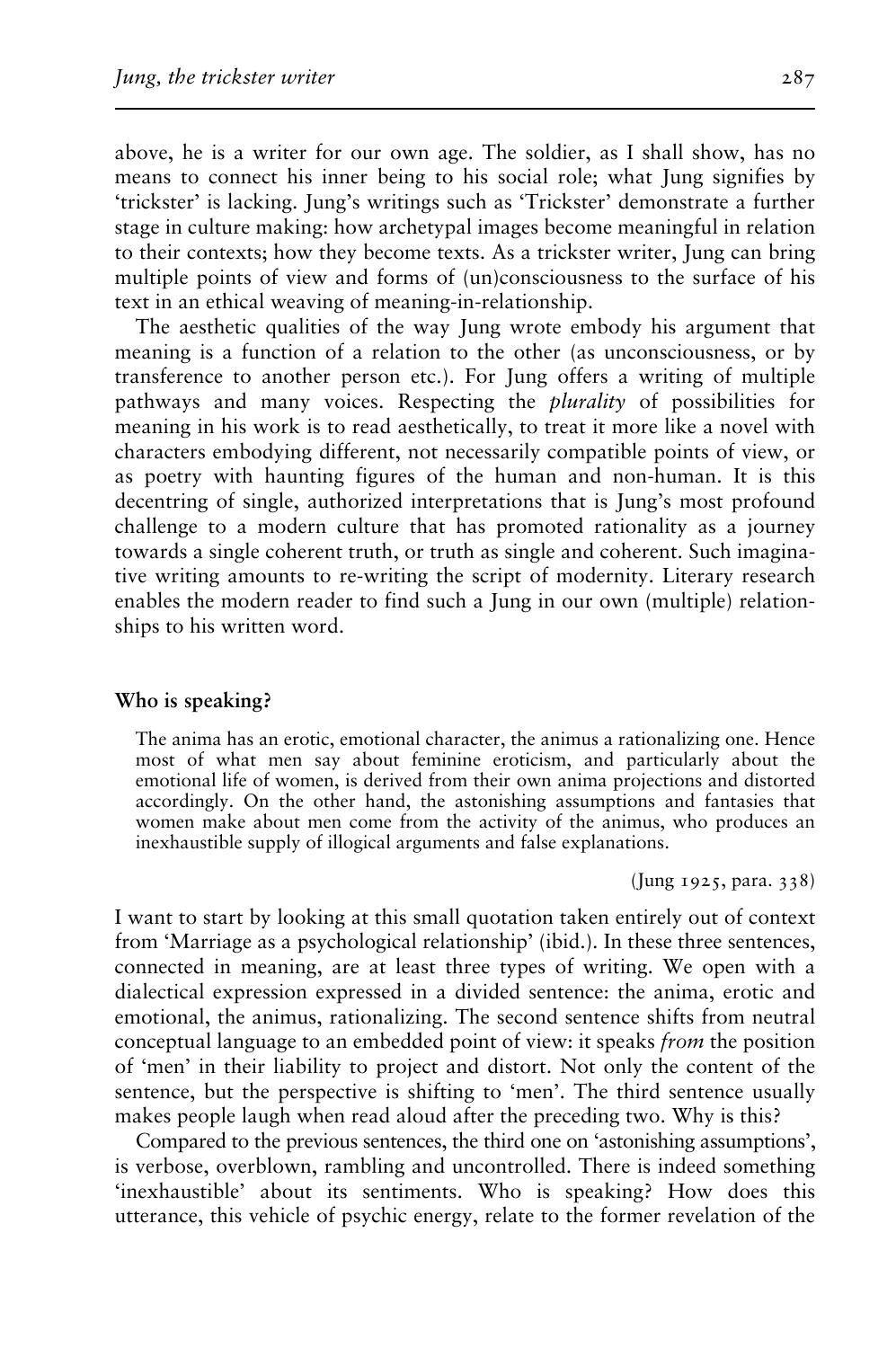role of the anima in distorting perceptions of women? Here, I venture to suggest *is* the anima, as the pressure of the irrational in the authorial psyche overmasters the urge to write of gender 'objectively', conceptually. Writing in these three sentences shifts from the dialectical psychologist to the point of view of one gender, looking at it *as* a man, and finally to hearing the voice of the 'erotic emotional character' from within the (man's) psyche.

Such an analysis begs more questions. Is Jung deliberately enacting his own theory? Providing a conscious demonstration of anima distortion? Or is he just letting go without considering the risks of first time that Jung's writing became the medium for the cries of an inner multitude. I am suggesting that the famous 'recording' of *Septem Sermones*, when Jung permitted 'voices' to dictate a text to him is a model of composition that never entirely left him  $\frac{1}{\text{Jung } 1963}}$  1963/1983, pp. 215–16).

## **A demand for monotheistic reading**

It is significant, I would suggest, that it is impossible to ascertain whether this particular eruption of the anima is intentional on Jung's part or not. Such undecidability has important consequences. For, if it is typical of his writing in general, then I would want to argue that instead of being primarily a dialectical thinker, who is preoccupied with the reconciling of opposing positions, Jung is more intrinsically dialogical in the sense that *his writing performs an inner and outer dialogue from different positions/voices in the psyche*.

'Dialogical' here could be regarded as an expansion, a spatialization, of what is usually regarded as the classical dialectical position of the confrontation and transcending of oppositions. For, as M.M. Bakhtin suggests, dialogical argument emerges from an a *priori* tension between a drive to singleness and purity, and an equally powerful drive to pluralize and disperse (Bakhtin 1981). Culture, language and texts result from the continuous interchange of these innate impulses, as the human urge for purity, truth and power encounters the inevitable psychological and social diversity of actual, lived experience. My point is that Jung's notion of archetypes and archetypal images fascinatingly resembles Bakhtin's dialogics, but on a psychological rather than linguistic level. For the centralizing power of the archetype represents a singleness that is impossible to purely incarnate in the complications of lived experience. Rather archetypal images arise from a *dialogue* between the irrepresentable shaping purity of the archetype and its inevitable partial dispersal as the image is formed in the context of an individual's personal, social and historical life (see Rowland 2005, chaps. 5 & 6).

Additionally, Jung's tricky practice might lead us to examine the way in which it violates traditional expectations that gather around the notion of authorial intention as something stable. For Jung is not fulfilling the inbuilt cultural assumption that an author of a text *intends* it to have a coherent, ultimately rational meaning. It is an expectation so innate to modernity as to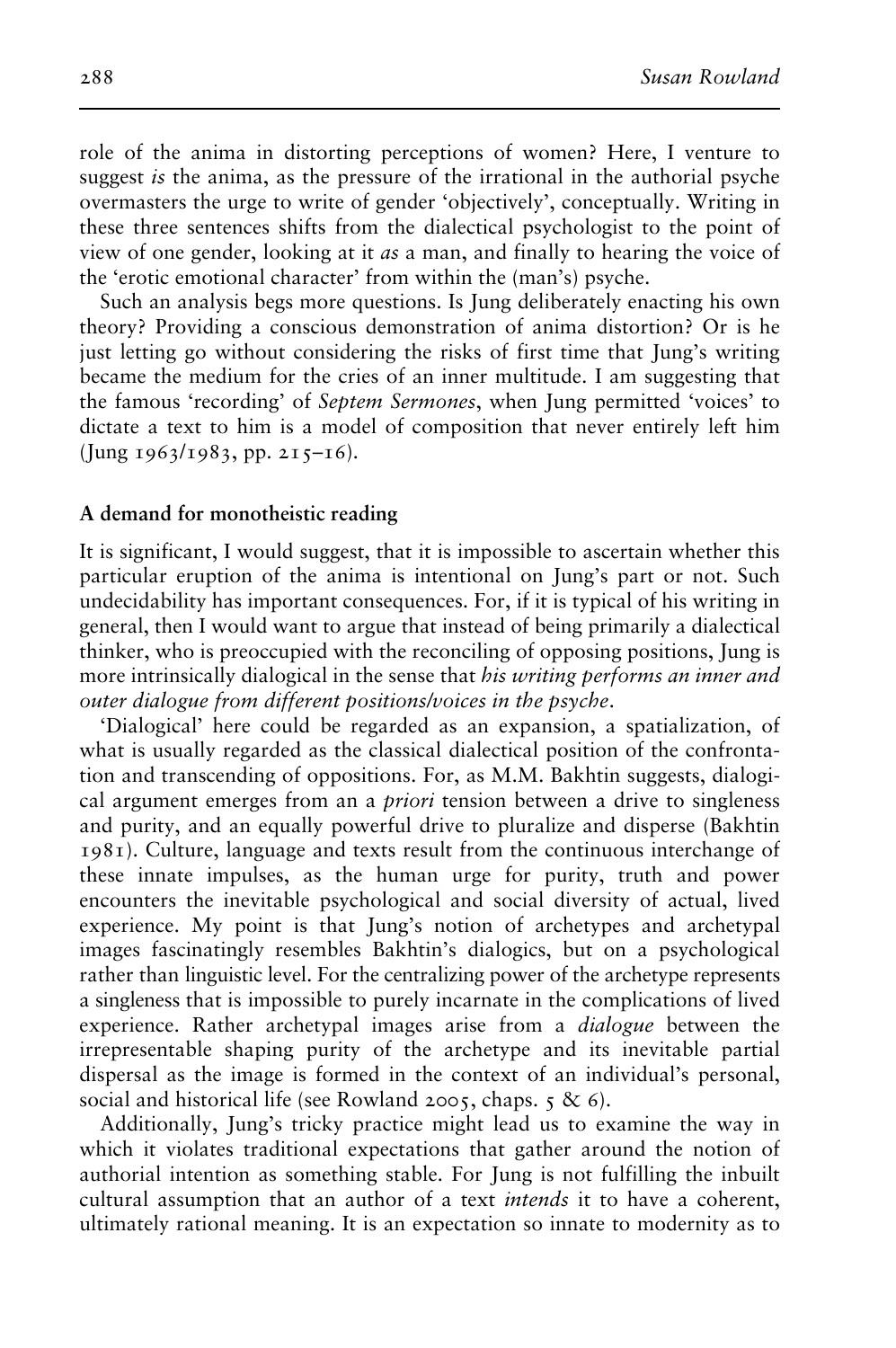appear natural: the author of non-fiction, especially so called 'scientific' texts *must* be trying to convey a comprehensible straightforward meaning. We appeal to 'what the author really means' as a way of demanding coherence. Yet, when we exclaim, puzzled by something opaque and shifting in *The Collected Works*, 'what does Jung really mean by this', what is the nature of our demand? Is it that the text will yield a rational truth, transcendent of its messy textual matter?

Such a demand forms the core of a culturally driven and powerful form of reading. It is the practice of reading by extracting a coherent argument from the vagaries of writing, and, according to the literary theorist Roland Barthes, it is inherently theological, meaning that it derives from religious heritage, as I shall show (Barthes 1968). When we read for the wholly rational, such as the dialectical exchange of neatly opposing positions, we do so under the guarantee that an authorial intention validates such a drastic intervention into the multiple possibilities of words. We imagine the author as the *one god* of the text; 'he' is the only source of the textual matter and we bestow upon him omniscient powers over the significance of his words. I will be arguing that Jung's work, intentionally or not, draws upon 'other' theological models. In particular, his notions of Eros, Logos and synchronicity both enact and challenge modernity's rational and monotheistic practices.

Furthermore, not only is reading for rational coherence a monotheistic practice because it adheres to the model of one single and transcendent truth, but it is also one that provides the crucial link between theology and rational science. For as the critic Christopher Manes describes, it was the theological technique of interpreting the bible to find comprehensible answers about the mind of God that constructed the notion of the ultimate truth as a rational Logos (Manes 1992). Such a practice built upon Christian borrowing from Greek philosophy, notably Plato. Theological exegesis *produced* the exaltation of rationality and the discourse of reason in pre-modernity. Allegorical reading, for example, directed meaning 'upwards' into the truth of God as separable from his creation. Of course such a discourse grows out of the notion of the divine as transcendent of nature, body and matter. With such a mindset, exegesis can be applied to two sorts of texts, the holy books and the book of nature. While not being sacred in itself, nature is nevertheless the product of the divine mind, and so can be read similarly to extract the rational truth of a Logos that transcends natural and textual matter. Nature became an allegorical 'book' whereby its animation was converted from animism (spirits inherent in nature, sacred in matter) to a signification of moral and divine truth 'above' and separate from nature. So it is theology that inaugurates reading the natural world for 'laws of nature' that are regarded as abstractable truths from their material expression. Eventually, theologians studying nature for Logos re-define themselves as natural scientists. An innately monotheistic technique of reading bequeaths the elevation of the discourse of reason and science to modernity. So there is a direct link between the construction of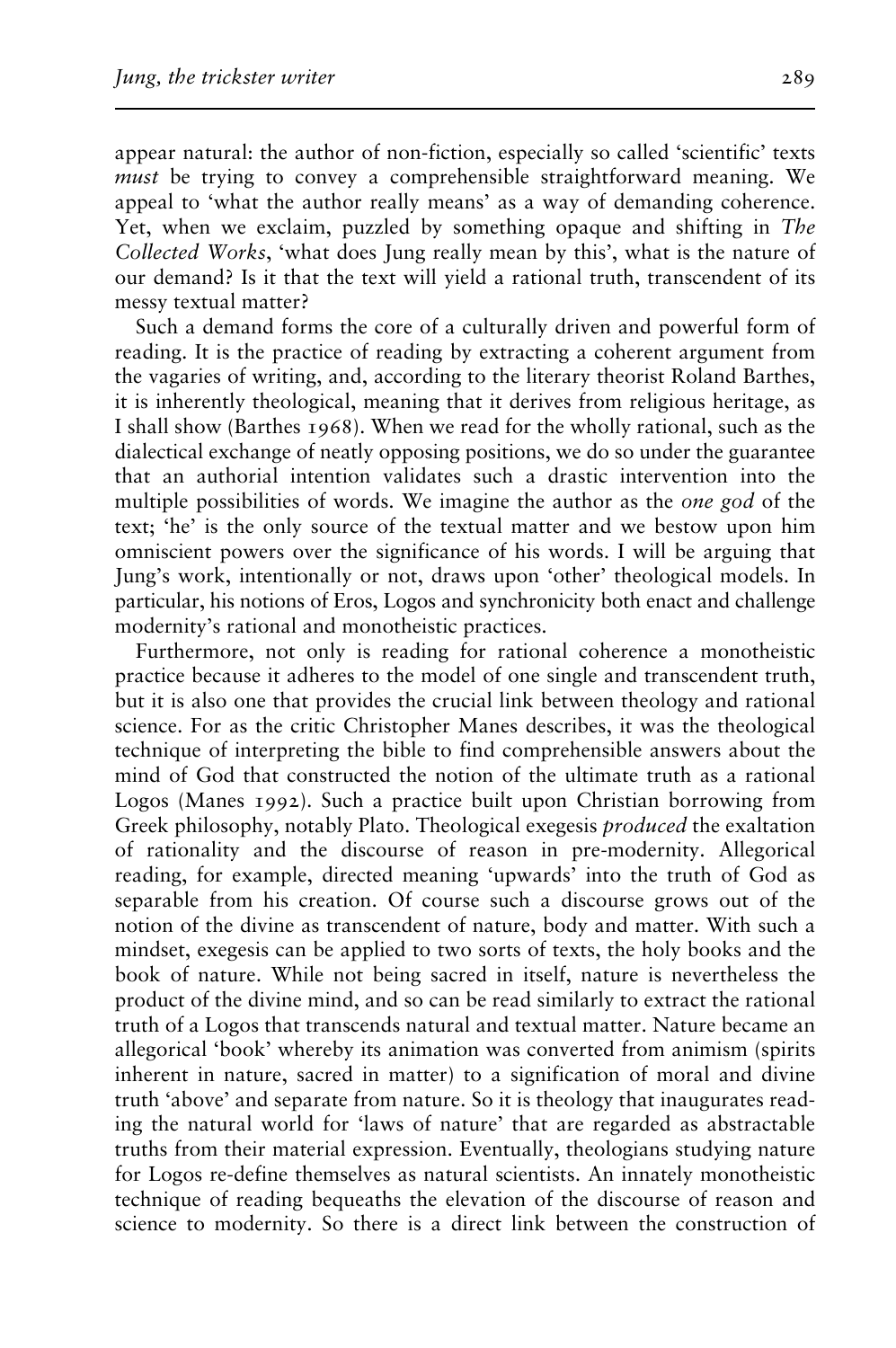rational truth as separable from matter to the practice of reading for rational understanding, which is thereby privileged *above* other ways of interpreting both nature and texts.

# **Trickster and two creation myths**

So where does that leave the undecidability of our small Jung fragment? My argument is that within the tricky nature of Jung's writing, a second theological model is operating alongside, and often challenging, the reading for rational Logos. The Trickster has a very different kind of divine lineage from the hidden god of rational science. We could pause briefly on the next quotation that shows Jung aware of a price to be paid for a singular reading practice, one that structures truth as transcendent.

We must interpret, we must find meanings in things, otherwise we would be quite unable to think about them. We have to break down life and events, which are selfcontained processes, into meanings, images, concepts, well knowing that in doing so we are getting further away from the living mystery.

(Jung 1922, para. 121)

Such an attitude by Jung is integral to two key aspects of his work that I want to look at in the rest of this paper: his descriptions of Logos and Eros as forms of consciousness, and of synchronicity. To begin with Logos and Eros, by treating these as types of mental functioning, Jung is bringing two different creation myths into his understanding of psyche. Logos is the myth of the monotheistic God, who is transcendent of the nature he creates. 'He' is a skyfather and his essential separation from nature sponsors rationality as dependent upon a division from matter and body (Jung 1951, paras. 29, 41). Eros, in Jung's terms, connectedness and relatedness, is, at root, the creation myth of an earth-mother, in which matter is sacred and the divine is immanent in nature (ibid., paras. 29, 41). And although modernity is heavily dominated by the sky-father Logos (and to his credit Jung saw this as the key problem), earth-mother Eros persists in all sorts of feminine practices, in the arts (which evade logo-centric reading), and in the images of the goddess (Mary) embracing her son-lover (Christ) present in Christian iconography. Here we see in the *images* of Christianity (as opposed to its argument), traces of an earth-mother religion woven into its mythical structure as in the emphasis on the sacred garden, or the serpent, traditional image of the regenerating sacred mother (Baring & Cashford 1991).

Jung's entire project, I am suggesting, is, in mythical terms an attempt to re-balance modernity that has been brought to crisis by an over-valuing of Logos at the expense of Eros-relating. Hence the profoundly ethical nature of his enterprise. On the other hand, Jung is a conservative with revolutionary ideas. He views the *solution* to the rigidities of Logos as being an employment of the feminine Eros to shore up fragile masculine symbolism. It is this desire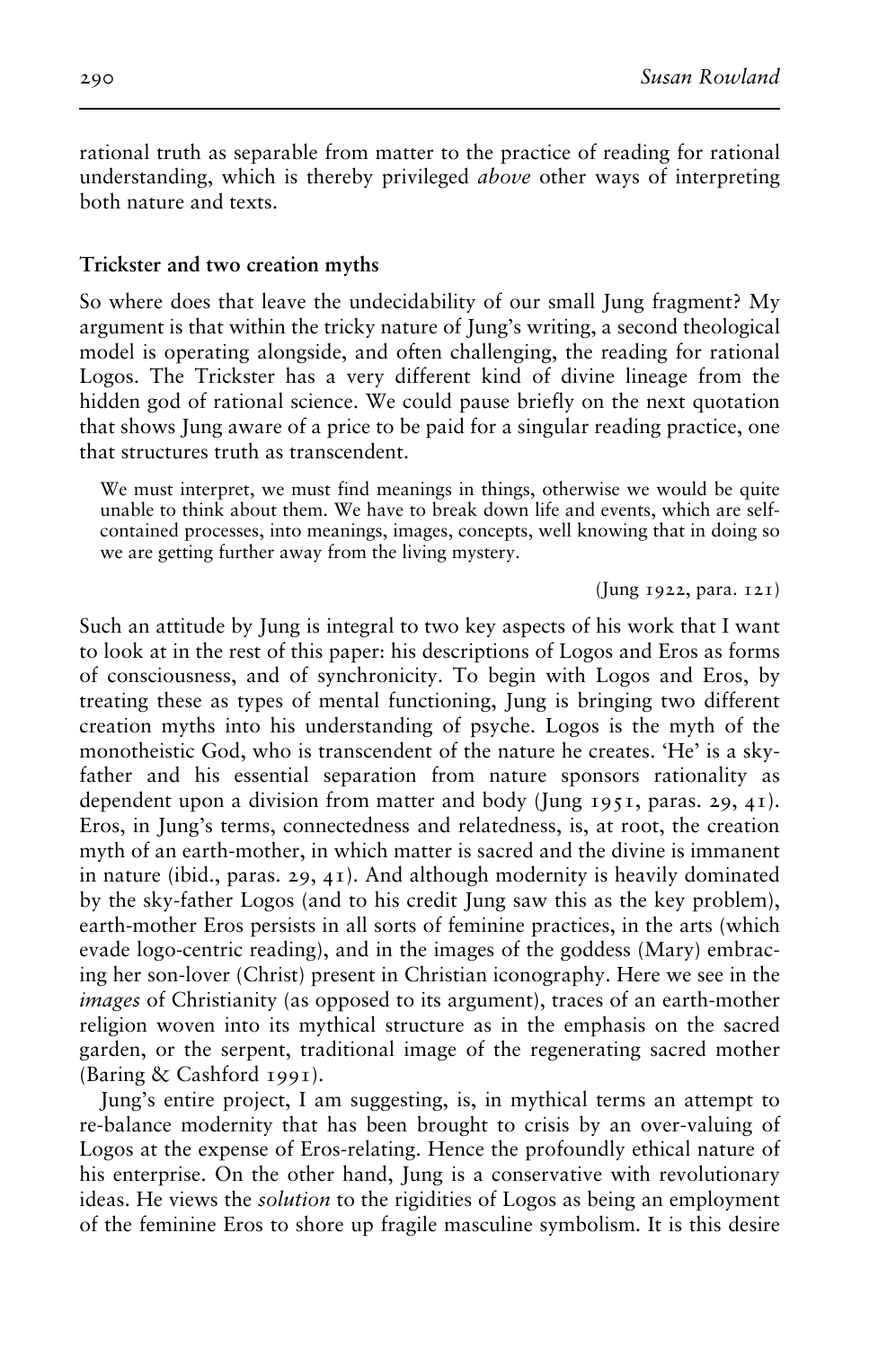to retain masculine symbolism, while re-configuring the marginality of the earth-mother, that leads to his defiant and unsustainable gendering of Eros and Logos as more proper to the consciousnesses of women and men respectively. By essentializing the creation myths, he is able to stabilize the masculine signifying he wants to retain it, while insisting upon its re-formation to include the feminine, which remains marginal.

Here it is useful to consider the religious form of animism as finding a home in Jung's psyche. Animism is a religious expression of the plural voices of the goddess within nature. It is the notion that the non-human is *animated* with spirits in rocks, animals, rivers etc. that under certain circumstances can enter into a dialogue with humans (White Jnr. 1967). Jung's Logos *and* Eros in the psyche is transcendent monotheism in a dialogue with immanent animism. And of course, that dialogue between transcendent and immanent is enacted in the writing. It finds a home in the psyche of the reader when we are presented with conceptual Logos thinking *and* the opportunity to connect to the 'living' mystery' of animated voices.

I now want to look at three areas in which this grand project is just visible in Jung's writing: in Eros and Logos, in the trickster, and in synchronicity. Synchronicity is when two events, or an event and a psychic state, occur separated by time or by space, or by both, in ways that resist conventional notions of causality for explanation. They are therefore linked by meaning not mechanism, and this form of connection is an additional principle to causality, not its opposite as Roderick Main shows (2004). Consider how Jung writes of synchronicity and nature here:

For [experimental science] there is created in the laboratory a situation which is artificially restricted to the question and which compels Nature to give an unequivocal answer. The workings of Nature in her unrestricted wholeness are completely excluded.…[W]e need a method of enquiry which…leaves Nature to answer out of her fullness.

(Jung 1952, para. 864)

Here, I suggest, is one of those pressure points in Jung's writing where its revolutionary treatment of modernity's mythical structures is *almost* explicit. He tells us that the rational science of the Logos has become problematic because it excludes so much that is 'other'. In 'Nature in her unrestricted wholeness', we discern the goddess as earth-mother, the immanent sacred within/as nature. In Jung's call to recognize non-causal, non-rational connections as meaningful, synchronicity is an-other demand, to read reality *aesthetically* for the intuitive inexplicable coherences of art, as well as to read logo-centrically. It is Eros reading to go alongside Logos reading: synchronicity, then, is the immanent creation of the earth-mother, of Eros embedded in/as nature.

Synchronicity, by virtue of its role in augmenting the understanding of events beyond causal explanations, is a response to a perceived problem with science as solely concerned with rational truth formed out of a transcendent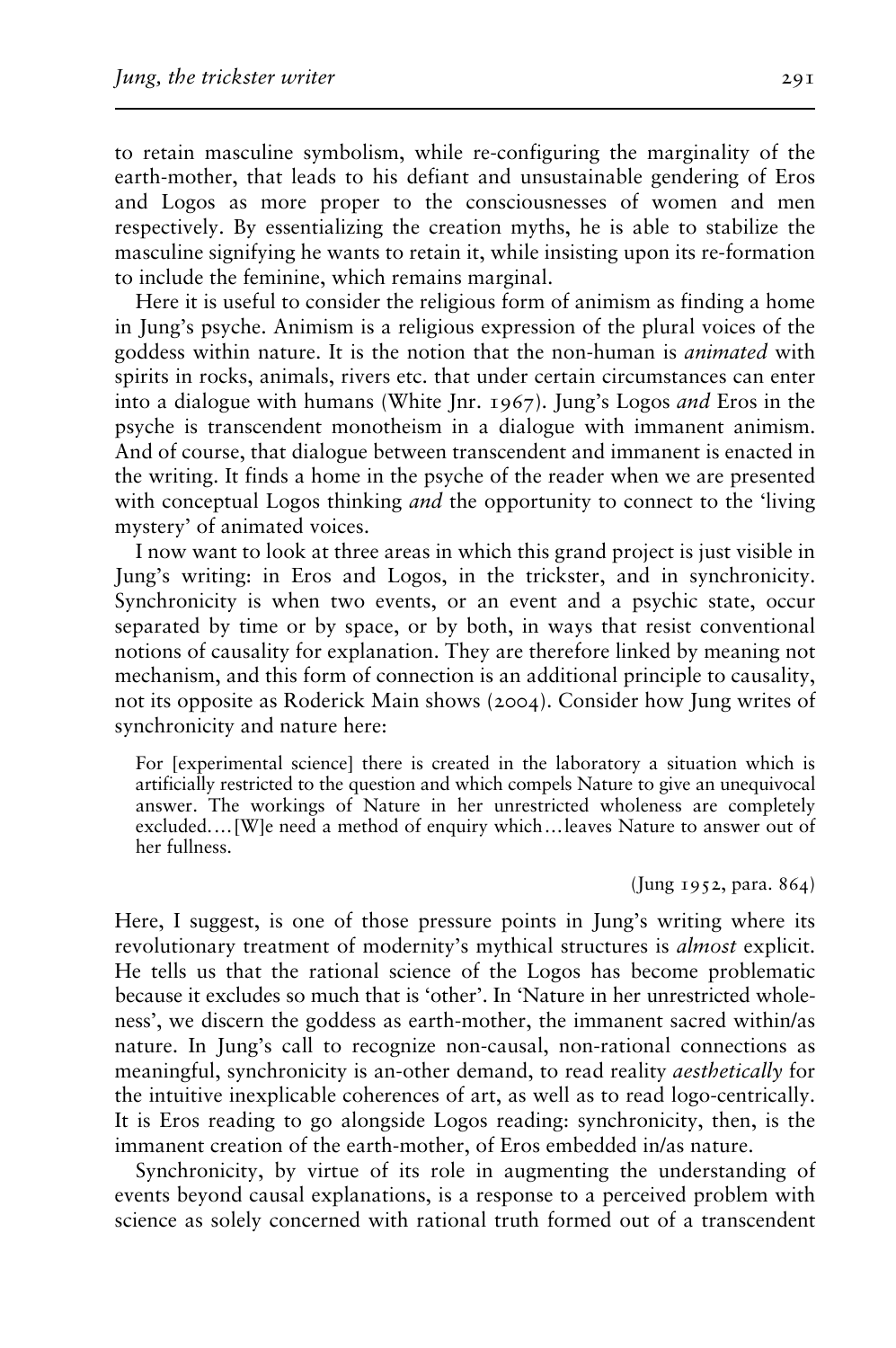reading of matter. Of course, it is not an attempt to replace rational science, just as Jung does not want to replace traditional monotheistic symbolism. Rather he wants to supplement (and so heal) Christian culture and its Logos descendent, science, with feminine attributes. He wants to strengthen the modern soul by demonstrating the need for *dialogue* between the two myths: his dialogical psyche is one of a rationalizing ego hero deeply engaged with his immanent inner voices. Or to put it another way, in Jung's writing the monotheistic God makes 'his' meaning *as a process of exchanges* with another model of the sacred that disperses meaning as the plural voices of matter and nature.

#### **Gender, modernity and trickster**

To illustrate something of the ethical dimension to Jung's dialogical psyche, I want to turn to a highly gendered essay, that of the 'Trickster' (Jung 1954, paras. 456–88). Here, I am going to argue, is another half-concealed characterization of the earth-mother goddess. Like its companion piece on the 'Kore', 'Trickster' is focused upon the way the psyche produces meaning out of a dialogue between an inner image and a framing narrative. Even though the framing narrative in both is mythical, I will suggest that 'Trickster' also daringly suggests that history can perform this function for modernity. In effect, Jung re-frames the general term 'history' until it stands for the way psyche and narrative unite to structure the ethical function of the modern European.

First of all, the trickster is the myth of an-other (Jung 1954, para. 456). It stands for the other as another culture, here the Native American Winnebagos. Yet also for Jung, the trickster is a figure of the medieval carnival in European heritage (ibid., paras. 458–64). Jung's trickster is in a dialogical narrative with the other, as other culture or as the past. As Jung describes the trickster in Europe 'he' comes to signify a social mechanism now past and gone with the loss of medieval culture. For modernity, the trickster *figure*, Jung says, gives way to the shadow *image*. Why is this? In superbly tricky manoeuvres, the shadow image proves to be both a symptom of modernity's weakness—a sign of the fragile ego in danger of being engulphed by an irrational psyche turned dark through neglect—and, an opportunity for Jung, the assiduous restorer of the masculine. The trickster is not the masculine principle, of course, for 'he' is androgynous. However, Jung's essay makes only one (and one crucial) reference to 'him' in feminine form. For conservative Jung, the trickster's adventurousness is an opportunity to disguise his radical gender ambivalence in masculine dress.

The trickster incarnates a protean otherness. As a figure he is not mere singularity, but rather a multiplicity of potential stories involving confusion, delight, and humiliation at the co-presence of human, animal and divine, and so 'he' hints of larger mythological frames. The trickster is narrative; perhaps 'he' stands for narrative itself as a tricky, undecidedable foundation of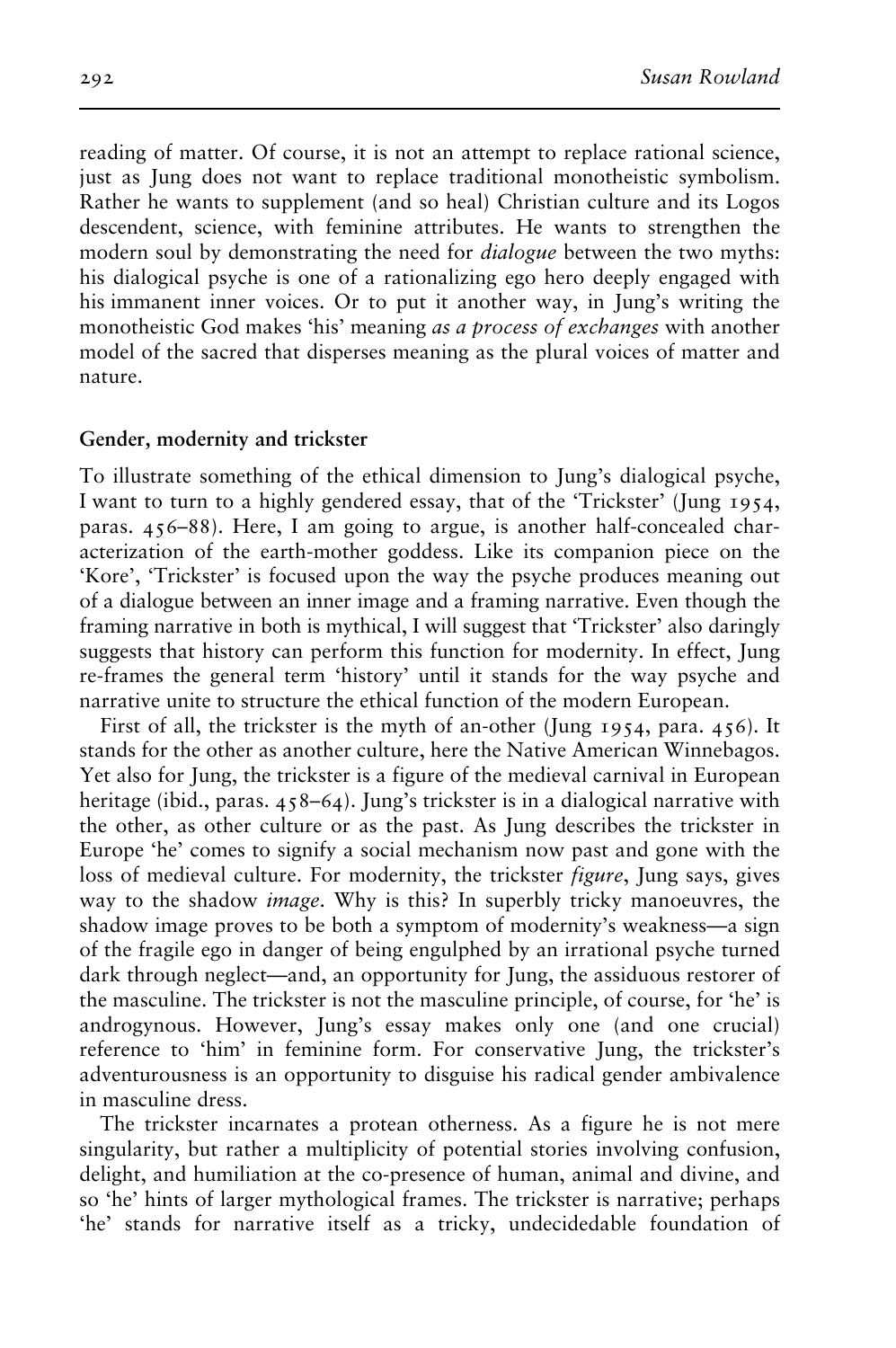knowledge. Trickster is foundational mythos rather than Logos as coherent abstractable truth.

Even [the trickster's] sex is optional despite its phallic qualities: he can turn himself into a woman and bear children…This is a reference to his original nature as a Creator, for the world is made from the body of a god.

(Jung 1954, para. 472)

In fact, perhaps the trickster isn't masculine after all, as Jung is forced to admit in a telling elaboration of the trickster's tricky evasion of straightforward definitions. In the earthy sexuality and embodied creativity of the trickster is Jung's most striking incarnation of the goddess as earth-mother Eros. It is worth recalling that 'feminine' earth-mother shares the trickster's androgyny. As goddess of complete being 'she' exists prior to the division into two genders. Moreover, it is in the goddess creation myth, not that of the sky-father Logos, in which the world is made from the *body* as sacred. For the earth-mother myth, humans do not share in monotheism's transcendence of nature. Rather humans are part of the Nature's embrace, 'her' web of being, and in dialogue with 'her' many voices. The trickster's interaction with humankind enacts the dance of multiple stories and meanings that weave the psyche together. And the notion of psychic reality as *woven* brings in Jung's recognition of the role of the goddess in ethical relating.

# **Trickster-Goddess and ethics**

In Jung's essay, for Native Americans and for European medieval culture the narrative aspect of the trickster myth has a vital social function. The trickster story works by keeping the inferior and immature aspects of the psyche before a community (Jung 1954, para. 470). It does by means of story what Jung has to do for modern Europe by means of history: remind the present of the unpleasant aspects of the past *so that they remain past* and do not become incarnated again in social dysfunction.

It is therefore important in 'Trickster' that causality is criticized if it represents a claim to understand the psyche as a simple progressive mechanism. Jung draws attention to the overtly colonial assumption that modern Europe has abandoned its trickster myths because it is so far ahead of Native cultures as to be able to forget the part-animal, part-divine forms of consciousness such myths signify. Using history to deconstruct the European assumption of superiority, Jung posits a dialogical relation between image and narrative contained in the living quality of the myth for other cultures. Far from being merely a 'primitive' survival, it is actively developed by consciousness as the best way of criticizing the shadow (ibid., para. 474). For the Native Americans, the shadow is integrated collectively by their appreciation and repudiation of the 'bad' behaviour of the trickster. The myth consists of stories (narrative)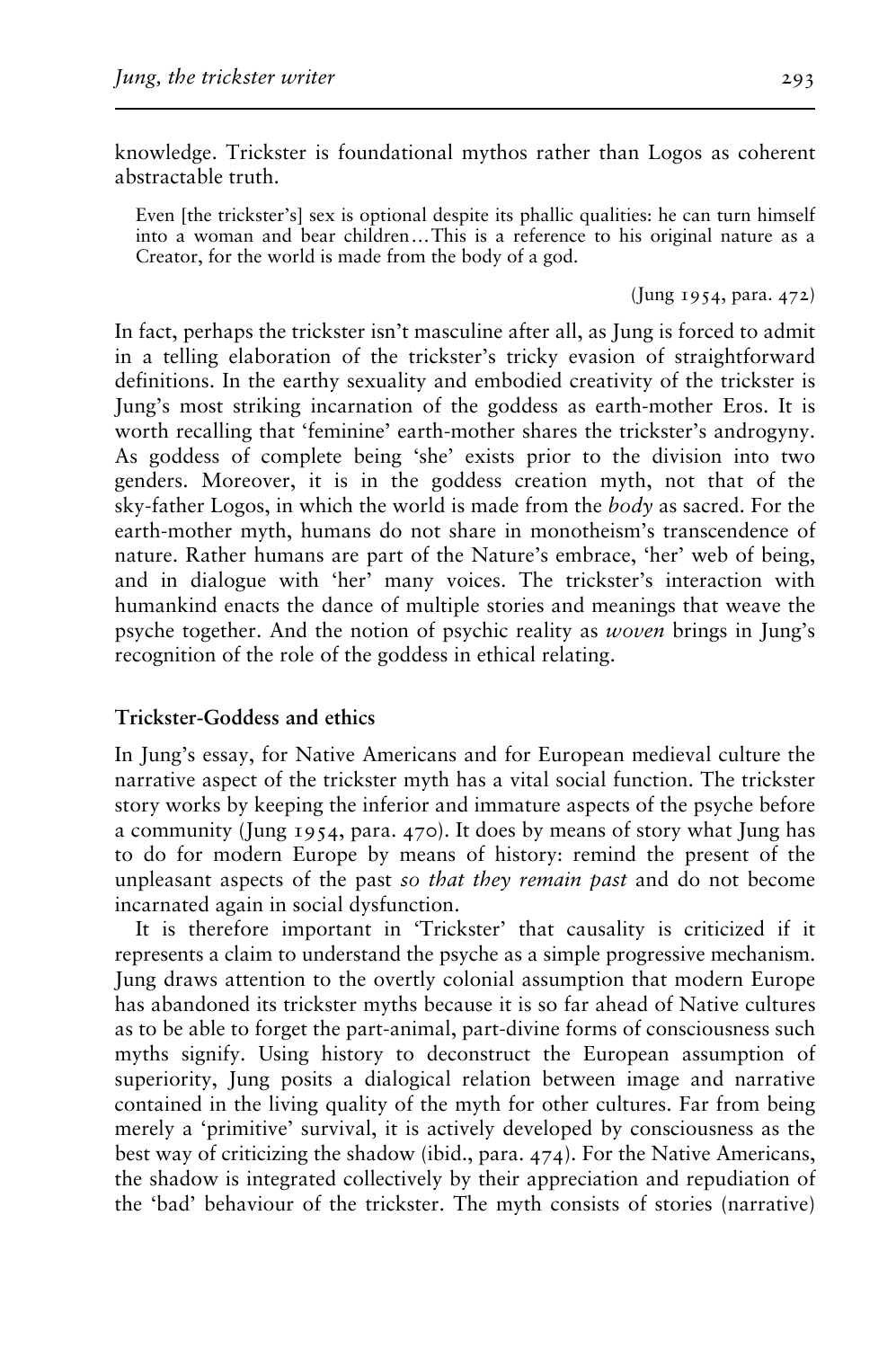that mobilize the imperative to come to terms with inferiority. The engagement with the capacity for destructive behaviour occurs, for the Native Americans, by collective immersion in the *story* as a dynamic ingredient of the moral evolution of the group.

Modern Europe, on the other hand, is weaker than Native American culture because it has lost the narrative mobilization of inferiority and is left mired in its own repression of the irrational. The logocentric desire for transcendence of earthy matter condenses the fertility of trickster narrative to immobile shadow image. Modernity lost a valuable psychic resource in abandoning its trickster/medial fool myth. The only *solution* to the static imprisonment of the shadow in image (as opposed to its dialogical integration as image enacts a dialogue with narrative frame), is to recognize the potential role of history as the location of multiple stories of questionable human activity. Connect the narrative resources we call 'history' to the inner shadow image and you have the potential for a psychological narrative of ethics and relating: a myth.

History, Jung suggests, is the modern world's trickster narrative. It works by enabling the past to remain past, by keeping it before consciousness as a possible present: that is how conscious discrimination works. Where the myth is an active social phenomenon it is a structure by which the individual modern psyche is dialogically engaged with the collective. Jung shows that psychic *images* are the method by which the individual psyche is imbued in the collective. Images are *animated* by a dialogical relation to a cultural narrative that 'frames', makes possible, their meanings. Hence his study in the 'Trickster' and 'Kore' essays of how myth consists of psychic images gaining living energy through a narrative framework. Such a dialogical relationship of image and narrative develops collective consciousness by its very participation in the collective unconscious as the source of the shaping energy of archetypal images. Mythical narrative without psychic images would appear comparatively uninvolving and meaningless. Meaning is both created and found, here in the interaction between 'inner' image and 'outer' narrative structure. The strategy that Jung adopts for his 'Trickster' text, that of the frame, is how he regards the individual psyche as working in the collective space of a social group: powerful narratives, 'frame' and make 'intelligible' inner contents through dialogical relationship. The result is myth. So myths animate the dialogical psyche: they are made of images made psychologically dynamic by interacting with framing narratives. The trickster is a signifier of a certain type of 'framing' which enables narrative to be flexible and multiple.

So this is not just an essay about trickster/goddess consciousness, it is also an exercise in it, designed to incorporate the reader. Therefore it is unsurprising that the most urgent address occurs in the middle. If the trickster is a means of coming to terms with the modern shadow, then it becomes a matter of ethics. Without the self-consciousness only possible through individuation with the inner 'other', the image, the outer 'other', such as another person, may be subjected to devastating 'mindless' violence. Jung evokes the modern soldier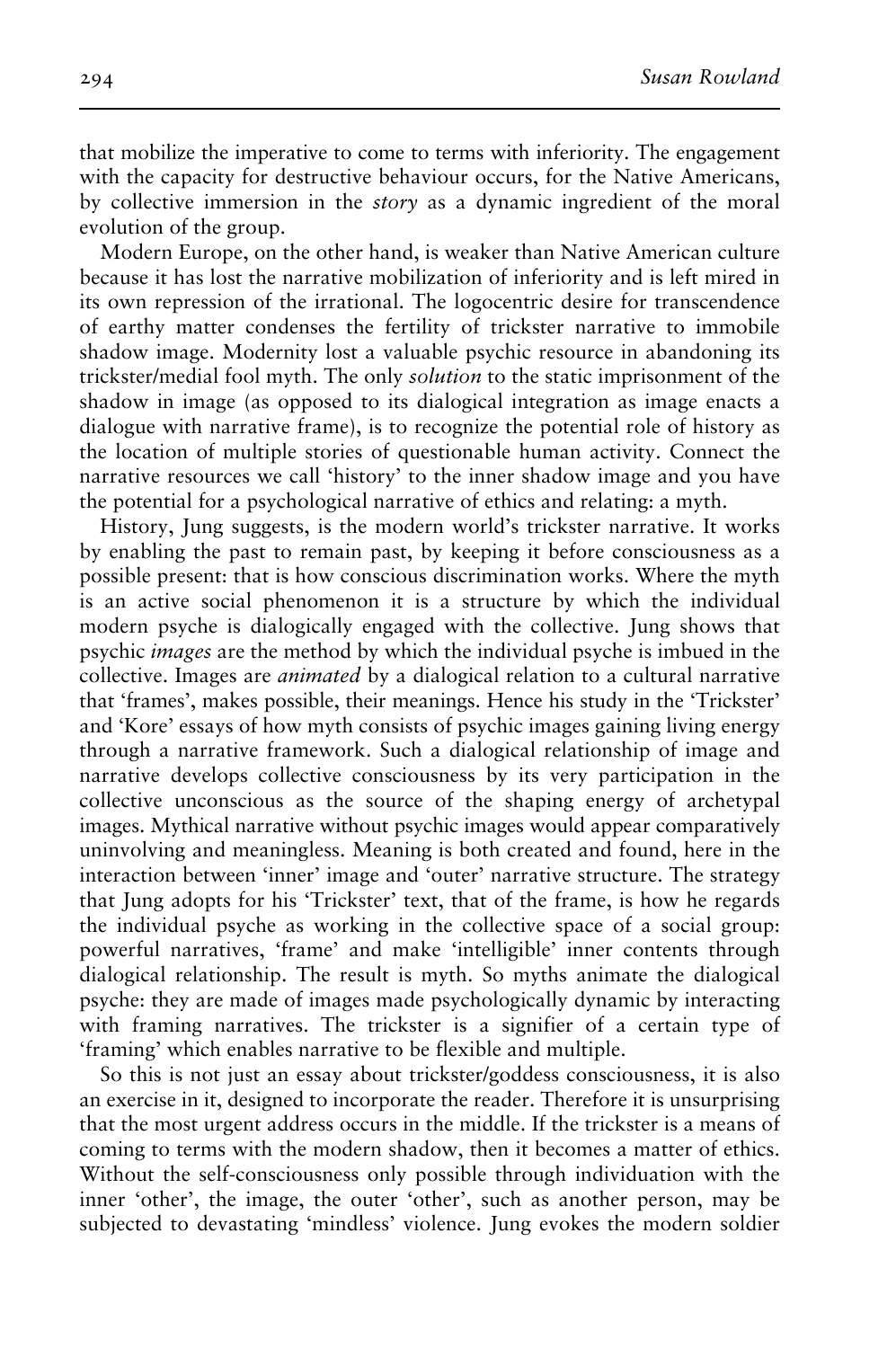who does not know how to subject his orders to ethical scrutiny (Jung 1954, para. 479). Since he is unable to connect his inner being of images with outer social reality (via a powerful narrative), he is unable to function as more than an empty machine obeying orders.

Yet further in the essay, Jung's tricky writing can also be used to limit the potential narrative disruption caused by the trickster-goddess to Christian Logos symbolism. Here we see a more conservative example of how images can be 'framed', in all the ambiguity of the term. Jung, ever keen to retain masculine Logos symbolism as dominant, manages to mitigate the revolutionary nature of the trickster-goddess by 'framing' her in Christian narrative.

Only out of disaster can the longing for the saviour arise – in other words, the recognition and unavoidable integration of the shadow create such a harrowing situation that nobody but a saviour can undo the tangled web of fate.

(Jung 1954, para. 487)

Here the pivot from trickster *myth* to shadow *image* is overtly onto Christian ground: it enables the narrative frame to switch to Christian Logos. Explicitly, the protean possibilities of narrative myth (of the immanent goddess) are *converted* into a more rational dialectic of shadow versus saviour-hero (of monotheistic transcendence). Symptomatically, the saviour challenges the *woven* nature of trickster-goddess's relating to many voices. He, heroic in his transcendence, *undoes* the tangled web of fate. After this moment, the essay offers three more arguments: on the level of the individual the problem of the shadow is answered by the anima as relatedness; that consciousness is the most important aspect of the history of the collective; that as myth and image, the shadow contains within it the possibility of conversion into its opposite (ibid., para. 488).

The shadow's tricky reversals betray its legacy of goddess consciousness in relating both positively and negatively to the irrational psyche. By bringing 'the saviour' in as one who unpicks a web, Jung provides Christian heroic consciousness undoing the trickster-goddess's relational web of the universe. The function of relating in consciousness is feminized and relegated by being assigned to the anima; it is essential, yet positioned as serving the succeeding figure of the wise old man/monotheistic self in the heroic narrative. Nevertheless the final note about the persistence of psychic reversals is yet another twist in the analogous, reflective, slippery parallel game of culture being read through an-other. The trickster-goddess is still in the frame.

#### **Conclusion: animated writing**

In conclusion, I am suggesting that Logos and Eros are more than creation myths manifesting as forms of consciousness in Jung's work. They are also reading practices that construct and deconstruct rational knowledge. Logos is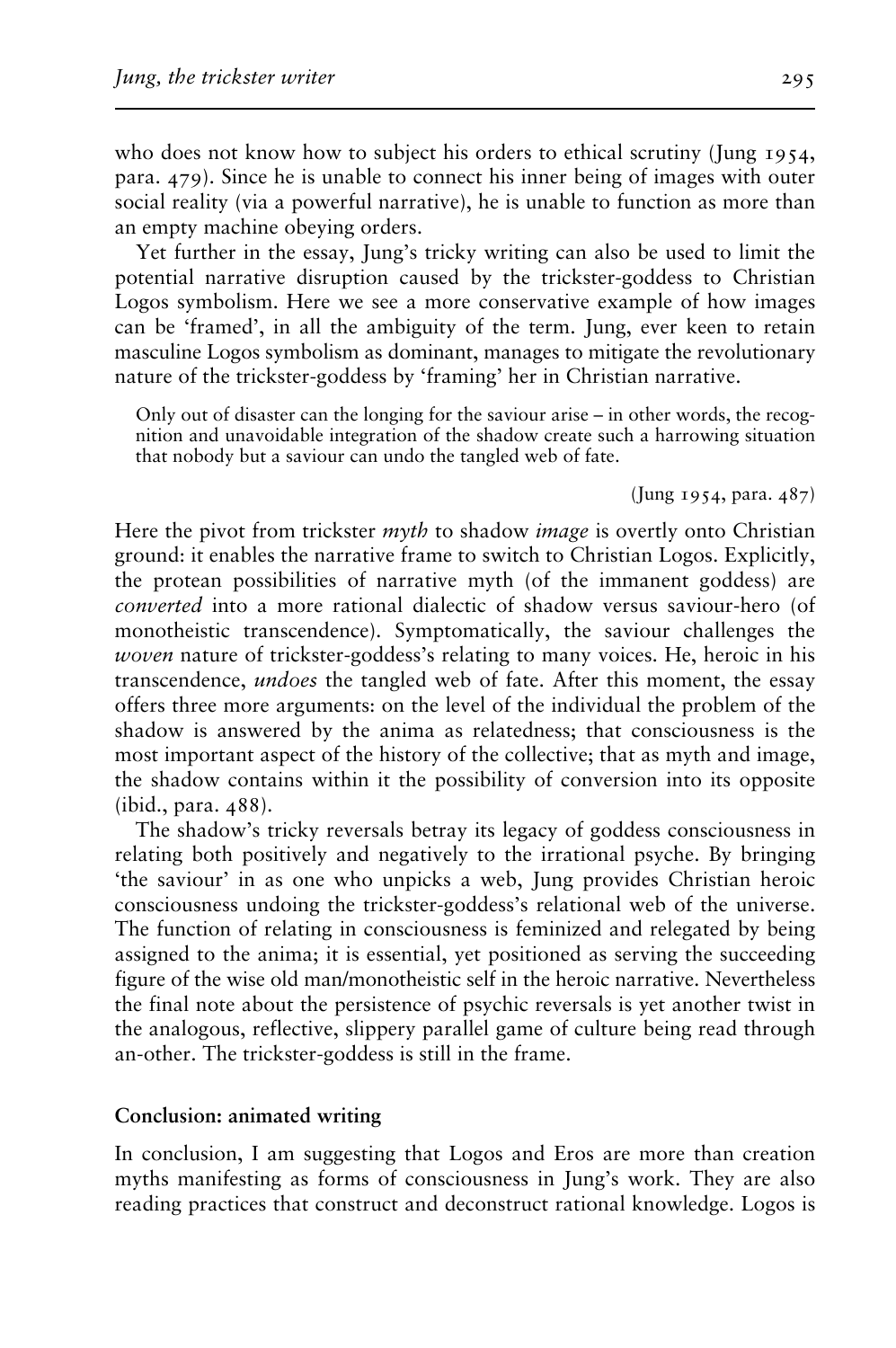a descendant of Christian exegesis that produces and exalts reason, so shaping the dominant mode of western science. Eros is immanent reading dependent upon multiple ways of relating to the text. Reading erotically is to inhabit the multiplicity of textual matter, what cultural theorists call reading poststructurally. I call this reading 'textual animism' as an alternative model to monotheism's transcendence.

Textual animism is *animated* writing. Jung as a trickster writer both describes and performs his psyche in writing. The writing itself could be regarded as an attempt to heal modernity in seeking to in-corporate the reader into a new alignment of Logos-god and Eros-goddess. So I am suggesting that we need to read Jung animistically as well as monotheistically, to enter many dialogues as well as to look for rational meanings and concepts.

In so doing we will be participating in a dialogical exchange between Logos and Eros that is necessary for ethical relating. For example, Jung shows that history becomes ethical if it is read *both* ways: for rational arguments and as remembered in the psyche. Ultimately, Jung sees Eros and Logos as never entirely separable. For modernity to survive, they must be brought into a more explicit embrace. The hero myth as the model for modern consciousness is fatally flawed if it depends upon straightforward conquest of the other. Jung the conservative believes he can restore 'him' by reforming him as both transcendent of the other and in a dialogue with its many voices. So the return of the hero as saviour is not the restoration of monotheism at the expense of goddess-animism, but a dialogical web structured between the two modes of conscious being. Jung is never more true to the trickster than in his simultaneous attempt to shore up masculine modernism while at the same time drawing in a post-structuralist ontology as immanent to his textual matter.

Despite the persistence of the hero myth in Jung's preference for masculine symbolism, the trickster's synchronous activities secrete goddess consciousness back into modernity as a necessary ethical process. For it is not only the world that is made from the body of a god; Jung weaves the body of the goddess into his writing so that the reader can be part of its dialogical making of meaning. His response to modernity and science is to promote immanent reading, to in-corporate the reader into acts of creation.

# **TRANSLATIONS OF ABSTRACT**

Cet article cherche à montrer comment des études littéraires peuvent apporter une contribution aux débats cliniques en proposant des méthodes différentes de lecture et d'interprétation des œuvres de Jung. Premièrement, dans la mesure où les textes constituent le véhicule majoritaire par lequel les idées jungiennes sont transmises et travaillées, la recherche littéraire offre des méthodes pour examiner la façon que nous avons de lire pour établir l'orthodoxie et faire autorité. Deuxièmement, regarder la façon dont Jung a effectivement écrit est un point de vue inestimable. Jung dans ses écrits dessine le portrait d'une psyché dynamique en action. Ses œuvres ne parlent pas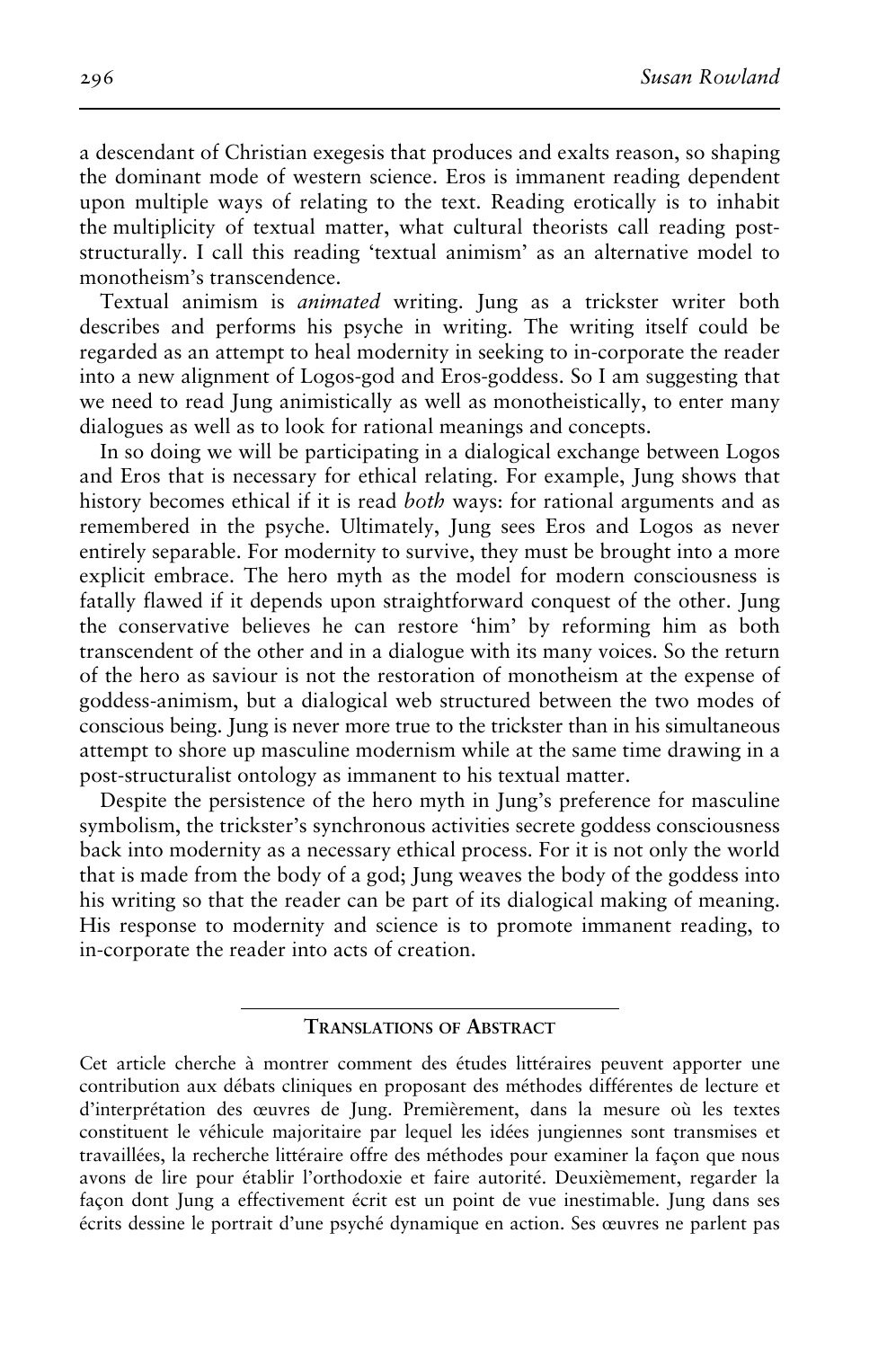seulement d'une psyché archétypale créative, elles mettent en acte et font jouer cette créativité dans la façon qu'il a d'utiliser les mots. Cette richesse de jeu démontrée dans l'ensemble de son œuvre en fait un exemple d'écrivain fabriquant de mythe de la psyché; quelqu'un qui absorbe les énergies créatrices inconscientes dans son écriture d'une façon qui dissout les barrières culturelles de la modernité entre science et art.

De plus, les constituants esthétiques de l'écriture de Jung ne sont pas une décoration pour ses idées. C'est plutôt que ses qualités «littéraires» sont elles-mêmes des formes d'argument sur la fragilité de la subjectivité moderne. S'appuyant sur les études de Jung sur la synchronicité et le trickster, l'article montrera que ces œuvres sont des réponses à des crises qui sont en rapport les unes avec les autres, et que rencontrent encore les cliniciens et les chercheurs de nos jours: le rôle problématique du mythe du héros en tant que récit d'individuation, la nature de la «science», et de la crise dans la modernité occidentale qui est en recherche désespérée d'une guérison psychique. Cet article montrera que alors que le texte sur la synchronicité cherche à permettre une individuation de la science en ajoutant un Eros «féminin» à son axe du Logos, le texte sur le trickster tend à améliorer la modernité en lui procurant des cadres de travail permettant de rendre visible du matériel généralement marginal ou ignoré. Dans ces textes, Jung essaie de donner une nouvelle jeunesse au monde moderne, en reconnectant les systèmes symboliques traditionnels avec la psyché à travers l'utilisation du mythe comme langage de lien psychique.

Die Autorin versucht zu zeigen, wie die Literaturwissenschaft etwas zu den klinischen Debatten beitragen kann, indem sie unterschiedliche Methoden anbietet, um Jungs Werke zu lesen und zu interpretieren. Zunächst bilden die Texte die Mittel, mit denen Jungs Ideen übermittelt und bearbeitet werden können, literarische Forschungsarbeit zeigt Methoden der Untersuchung über die Art und Weise, wie wir im Dienste der Autorität und der Orthodoxie lesen. Zweitens ist es von unschätzbarem Wert, zu beobachten, in welcher Weise Jung tatsächlich schrieb. Jung stellt in seinen Schriften eine dynamische Psyche *in Aktion* dar. Seine Arbeit behandelt nicht nur die kreative archetypische Psyche; in der Art, wie er die Wörter benutzt, stellen sie seine Kreativität dar. Der Reichtum an Spielfreude, der in den gesammelten Werken zum Vorschein kommt, ist ein Beispiel eines Autors als Mythenerschaffer der Psyche; ein Autor, der die unbewussten kreativen Energien in seinem Schreiben aufnimmt – in einer Art, die die kulturellen Grenzen der Wissenschaft und Kunst in der modernen Welt auflöst.

Darüber hinaus ist die ästhetische Komponente in seinem Schreiben keine bloße Dekoration seiner Ideen. Vielmehr sind seine 'literarischen'" Qualitäten selbst Formen des Arguments über den fragilen Status der modernen Subjektivität. Anhand seiner Artikel über 'Synchronizität' und den 'Trickster' wird gezeigt, dass diese Artikel Antworten auf drei in Beziehung stehende Krisen bieten, die bis zum heutigen Tage die Kliniker und Gelehrten beschäftigen: die problematische Rolle des Heldenmythos als Narrativ der Individuation; die Beschaffenheit der 'Wissenschaft' und eine Krise in der westlichen Modernität an sich – in verzweifelter Bedürftigkeit nach psychischer Heilung. Es wird gezeigt, wie das Schreiben über Synchronizität versucht, die Wissenschaft zu individuieren, indem der feminine 'Eros' der Ausrichtung des Logos hinzugefügt wird. Der Essay über den Trickster soll die Modernität abmildern, indem er einen Rahmen bereitstellt, um sonst marginales und ausgeschlossenes Material sichtbar zu machen. In diesen Arbeiten versucht Jung, die moderne Welt zu verjüngen, indem er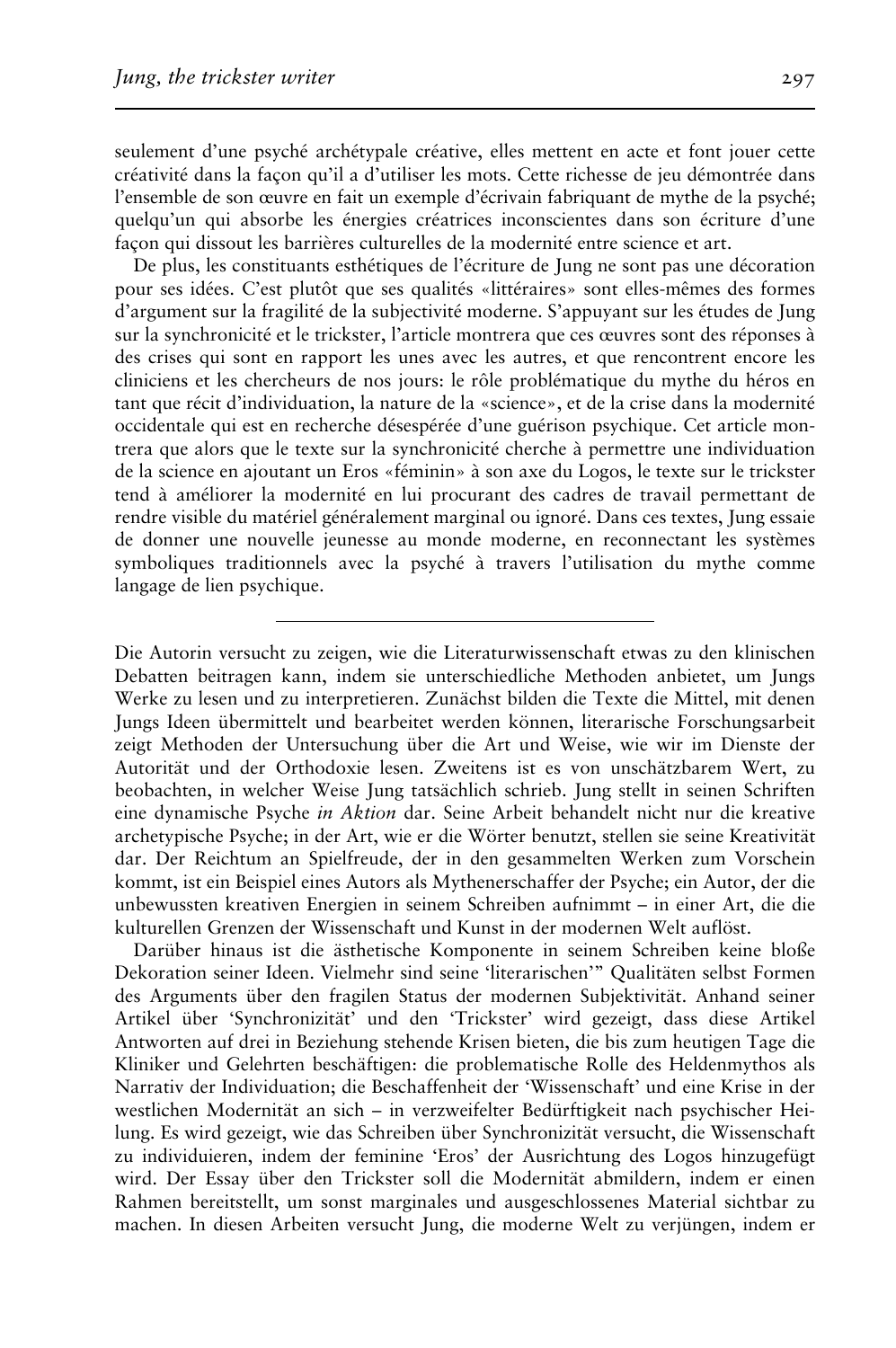traditionelle, symbolische Systeme mit der Psyche verbindet – durch den Mythos als eine Sprache des psychischen Bezogenseins.

Lo scopo di questo lavoro è di dimostrare come una cultura letteraria possa contribuire a dibattiti clinici offrendo modi diversi di leggere e interpretare i lavori di Jung. In primo luogo, dal momento che i testi formano molti dei significati con cui le idee junghiane vengono trasmesse e pensate, la ricerca letteraria offre dei metodi per analizzare il modo con cui leggiamo secondo l'autorità e l'ortodossia. In secondo luogo, è inestimabile il modo in cui Jung di fatto scrive. Jung, nei suoi scritti, descrive una psiche dinamica in azione. I suoi lavori non sono solo su una psiche creativa archetipica, essi sottolineano e rappresentano tale creatività nel modo in cui egli usa le parole. L'abbondante giocosità dimostrata in *The Collected Works* è un esempio di uno scrittore in quanto costruttore di miti per la psiche; di uno che assorbe nei suoi scritti le energie creative inconsce in modo da dissolvere i moderni limiti culturali della scienza e dell'arte.

Inoltre, le componenti estetiche degli scritti junghiani non sono una decorazione delle sue idee. Piuttosto, le sue qualità 'letterarie' sono esse stesse modi per argomentare sul fragile stato della moderna soggettività. Usando i suoi saggi sulla 'Sincronicità' e sul 'Trickster', questo scritto mostrerà come tali lavori siano la risposta a tre crisi che ancora oggi i clinici e gli studiosi devono affrontare: il problematico ruolo del mito dell'eroe come un racconto individuativo, la natura della scienza e la crisi nella stessa modernità occidentale alla disperata ricerca di una salute psichica. : In questo scritto si mostrerà che laddove gli scritti sulla Sincronicità tendono a individuare una scienza aggiungendo un Eros femminile ai pregiudizi del Logos, il saggio sul Trickster tende a migliorare la modernità fornendo delle strutture che rendano visibile ciò che è marginale o ciò che è escluso. In questi lavori Jung cerca di rinnovare il mondo moderno connettendo con la psiche sistemi simbolici tradizionali mediante il mito, in quanto linguaggio che si relaziona alla psiche.

Además, el componente estético en los escritos de Jung no está ahí para decorar sus ideas. Sus cualidades 'literarias' en sí mismas son más bien formas de argumentar sobre el frágil estado de la subjetividad moderna. Con base en los ensayos de Jung sobre 'La sincronicidad', y el 'Embaucador (Trickster)', el artículo muestra que estas obras son respuesta a tres crisis relacionadas entre sí que siguen enfrentando los clínicos y los

Este artículo busca mostrar cómo los conocimientos literarios pueden contribuir a los debates clínicos al ofrecer diferentes métodos de leer e interpretar las obras de Jung. En primer lugar, considerando que los textos constituyen gran parte de los medios a través de los cuales se transmiten y trabajan las ideas junguianas, la investigación literaria nos ofrece métodos de examinar nuestra forma de leer para identificar la autoridad y la ortodoxia. En segundo lugar, es invaluable ver la forma en que Jung escribió. En sus escritos, Jung representa una psique dinámica en acción. Sus obras no sólo se refieren a la psique arquetípica creativa, la forma misma en que Jung usa las palabras, escenifica y representa esta creatividad en el uso de la palabra. El manejo de un lenguaje rico y lúdico que Jung muestra en sus Obras Completas es un ejemplo de un escritor que crea mitos de la psique; un escritor cuyos escritos absorben energías creativas inconscientes de una manera que disuelve las fronteras culturales que la modernidad ha colocado entre la ciencia y el arte.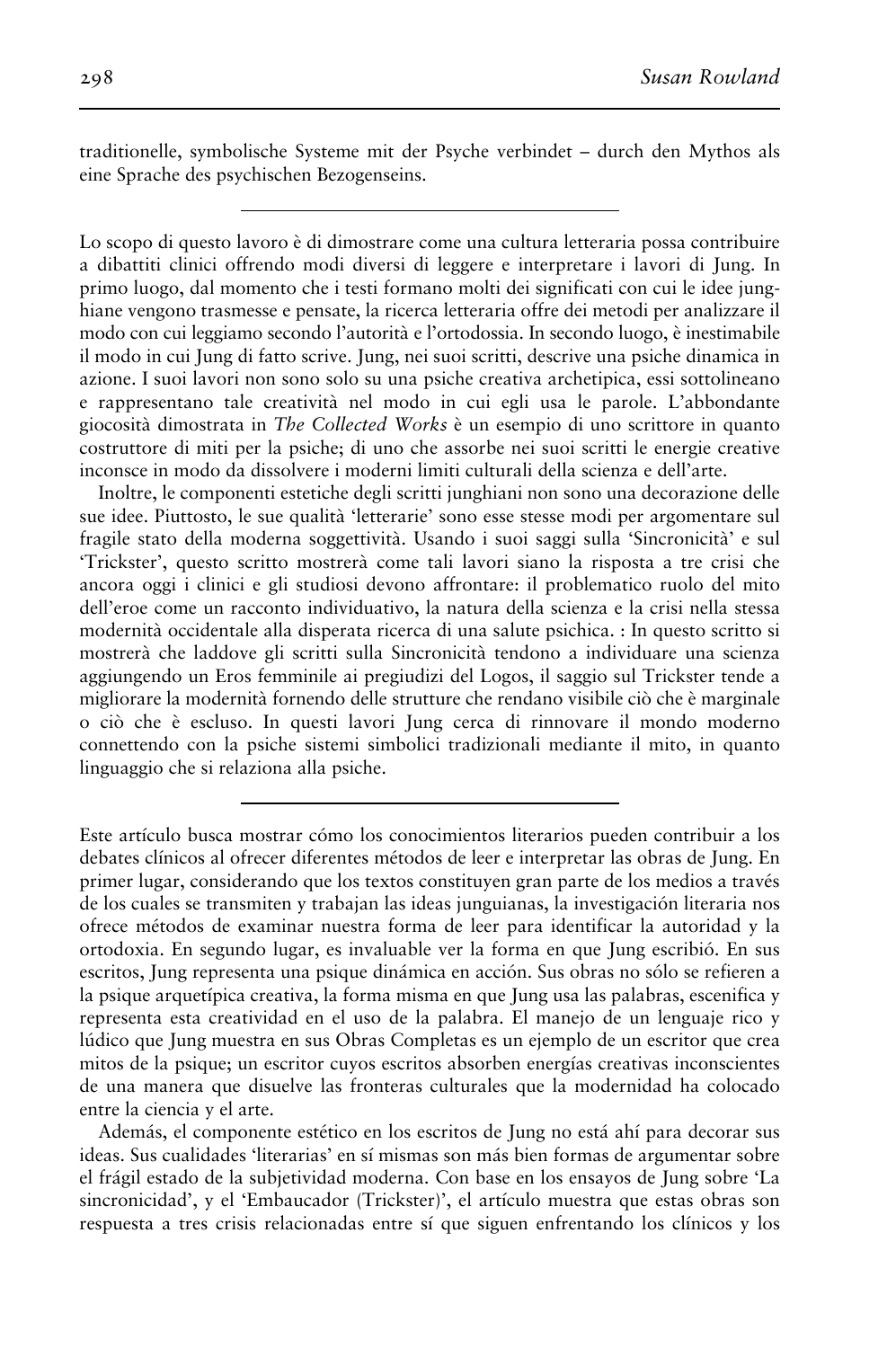académicos de hoy: el rol problemático del mito del héroe como una narrativa sobre la individuación, la naturaleza de la 'ciencia', y una crisis en la modernidad occidental en sí misma en la necesidad desesperada de alcanzar la salud psíquica. El artículo muestra que mientras que el escrito sobre la sincronicidad busca individuar a la ciencia agregándole un Eros 'femenino' a la unilateralidad de su Logos, el ensayo sobre el embaucador (el Trickster) está diseñado para mejorar la modernidad al proporcionar un marco que haga visible el material marginado o excluido. En estas obras, Jung trata de rejuvenecer al mundo moderno a través de volver a conectar los tradicionales sistemas simbólicos con la psique a través del mito como lenguaje de la relación psíquica.

## **References**

- Bakhtin, M. M. (1981). *The Dialogic Imagination: Four Essays*, ed. M. Holquist, trans. C. Emerson & M. Holquist. Austin: University of Texas Press.
- Baring, A. & Cashford, J. (1991). *The Myth of the Goddess: Evolution of an Image*. Harmondsworth: Penguin Arkana.
- Barthes, R. (1968). 'Death of the author'. In (1989/2001) *Modern Literary Theory: A Reader*, eds. P. Rice & P. Waugh. London: Arnold, 2001, 185–9.
- Jung, C. G. (1922). 'On analytical psychology in relation to poetry'. *CW* 15.
- —— (1925). 'Marriage as a psychological relationship'. *CW* 17.
- —— (1951). 'The syzygy: anima and animus'. *CW* 9ii.
- —— (1952). 'Synchronicity: an acausal connecting principle'. *CW* 8.
- —— (1954). 'On the psychology of the trickster-figure'. *CW* 9i.
- —— (1963/1983). *Memories, Dreams, Reflections*, London: Fontana.
- Main, R. (2004). *The Rupture of Time: Synchronicity and Jung's Critique of Modern Western Culture*. London & New York: Brunner-Routledge.
- Manes, C. (1992). 'Nature and silence'. In *The Ecocriticism Reader: Landmarks in Literary Ecology*, eds. C. Glotfelty & H. Fromm. Athens & London: The University of Georgia Press, 1996, 15–29.
- Rowland, S. (2005). *Jung as a Writer*. London & New York: Routledge.
- White Jnr., L. (1967). 'The historical roots of our ecologic crisis'. In *The Ecocriticism Reader: Landmarks in Literary Ecology*, eds. C. Glotfelty & H. Fromm. Athens & London: The University of Georgia Press, 1996, 3–14.